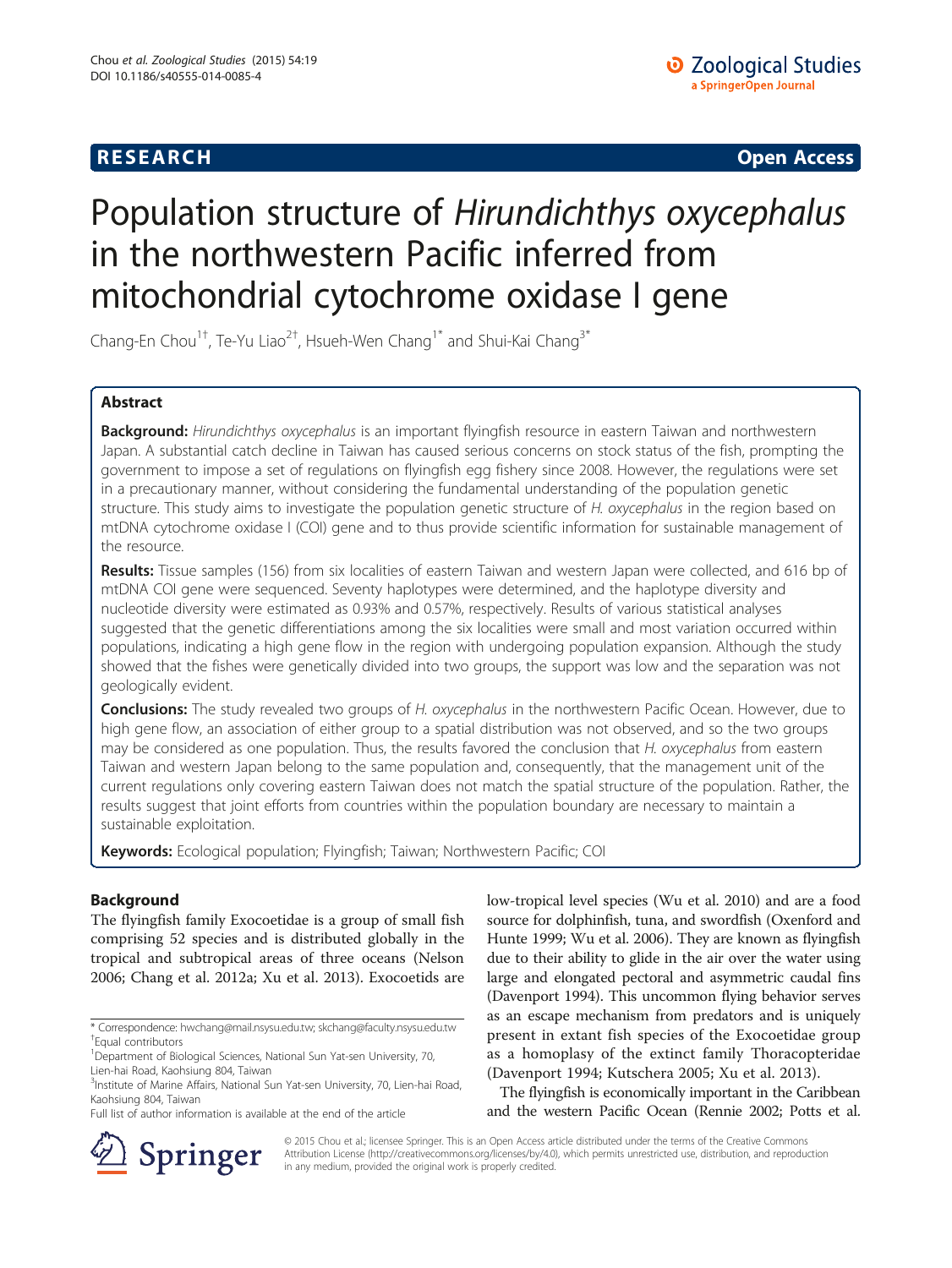[2003\)](#page-7-0). It is the national fish and one of the national cuisines of Barbados (Cumberbatch and Hinds [2013\)](#page-6-0) and provides a commercially important harvest in Japan, especially in the southwestern regions (Masuda et al. [1984](#page-7-0)). In Taiwan, it supports the stability of the Kuroshio ecosystem as an intermediary in the bioenergetics transfer, the sustainability of artisanal fisheries as a locally consumed dish and major bait for fishing, and the continuity of aboriginal Tao culture as a respectable emblem (Chang et al. [2012a](#page-6-0)).

At least 29 species of flyingfish in seven genera are reportedly found in the waters off Taiwan and adjacent areas (Chang et al. [2012a\)](#page-6-0). Among these, Hirundichthys oxycephalus (bony flyingfish) is one of the dominant flyingfishes in the Kuroshio Current (Chang et al. [2012b](#page-6-0)). The fish can be found from south of Taiwan to northwestern Japan (Ichimaru [2007;](#page-7-0) Chang et al. [2012b](#page-6-0)); however, it has not been found in the Philippines according to a 3-year sampling program conducted in Batanes (SK Chang and CH Lin, unpublished data). The fish was utilized as the main source of eggs for flyingfish egg fisheries in northern Taiwan and the bait of longline and troll fisheries in eastern Taiwan (Chang et al. [2012a](#page-6-0), [b](#page-6-0)). Juveniles of the fish also constituted an important target of boat seine and setnet fisheries in northwestern Japan (Ichimaru [2007\)](#page-7-0). A decline of more than 60% in catches of the fish and its eggs occurred in Taiwan during the 2006 to 2007 period (Fisheries Agency [2010\)](#page-7-0). This decline has caused serious concerns regarding the fish stock status and prompted the Taiwan government to implement a set of regulations on flyingfish egg fishery since 2008, including an annual catch limit. The catch limit regulation is precautionary, however, and has no scientific support regarding the optimal fish stock abundance or, more basically, on the boundary of the fish population that is crucial for effective fishery management (Garcia [2005](#page-7-0)). Therefore, the population structure of H. oxycephalus needs to be resolved urgently in order to confirm if the population is trans-boundary and is exploited by more than one country.

Genetic analysis is a useful tool for species identification and the determination of population structure which could provide a scientific basis for fishery management (Ward [2000\)](#page-8-0). The technique has been successfully utilized for the sustainable management of many economically and ecologically important fish, such as albacore and bigeye tunas (Ward [2000](#page-8-0)). For flyingfish, the molecular phylogeny of selected species of the Exocoetidae group has been reconstructed based on the mitochondrial cytochrome  $b$  and the nuclear RAG2 genes (Lewallen et al. [2011](#page-7-0)). Other than this exception, research on population genetics of flyingfish is rare and previous studies all focused on Hirundichthys affinis (Gomes et al. [1998](#page-7-0); Gomes et al. [1999, 2000\)](#page-7-0). This is the first study that aims to investigate the population

structure of H. oxycephalus in the northwestern Pacific Ocean inferred from mitochondrial cytochrome oxidase I (COI), and to provide a scientific basis for proper fishery management.

# Methods

From 2008 to 2011, samples of H. oxycephalus were collected from four localities along the eastern coasts of Taiwan, including Keelung (KL), Yilan (YL), Hualien (HL), and Ludao (LD), as well as two localities along the northwestern coasts of Japan, including Nagasaki (NS) and Yakushima (YS). Tissue samples were obtained from 150 adult fish caught by drive-in net, gillnet, and setnet in the six localities, four juveniles from KL, and two eggs from YL using hand-held net (Figure [1](#page-2-0) and Table [1](#page-2-0)). Tissue samples were stored frozen at −20°C before the extraction of DNA.

#### DNA sequencing

Crude DNA was extracted from the muscle tissue by proteinase K using a Wizard Genomic DNA Purification Kit (Promega, Madison, WI, USA). The mitochondrial COI gene was amplified with the following two primers (Ward et al. [2005](#page-8-0)): FishF1 (5′TCAACCAACCACAAA GACATTGGCAC3′) and FishR1 (5′TAGACTTCTGGG TGGCCAAAGAATCA3′). PCR was performed using a GeneAmp PCR System 2400 thermal cycler (Applied Biosystems, Carlsbad, CA, USA) with an initial denaturation at 95°C for 4 min, followed by 35 cycles of amplification (denaturing at 94°C for 0.5 min, annealing at 55°C for 0.5 min, and extension at 72°C for 50 seconds) and a final extension at 72°C for 10 min. Autosequencing was performed on ABI 3100 Avanter Genetic Analysis with an ABI PRISM BigDye™ Terminators v 2.0 Cycle Sequence Kit (Applied Biosystems, Carlsbad, CA, USA). The sequences were double checked with forward and reverse strands.

# Sequences analysis

All sequences were checked visually and aligned with Clustal W Multiple Alignment using Bioedit 7.1.3 (Hall [1999](#page-7-0)). Genetic distances were calculated using the Kimura 2-parameter model as suggested by MEGA 5.02 (Tamura et al. [2011](#page-8-0)).

A minimum spanning network was constructed using the Arlequin 3.5.1.3 program (Excoffier and Lischer [2010](#page-6-0)). In order to measure genetic variation, haplotype diversity (*h*) and nucleotide diversity ( $\pi$ ) were calculated. In order to estimate the nucleotide differences between populations, the Nm and fixation indexes (Fst) were calculated. All of the above indices were calculated by DNASP v5. To analyze if the flyingfish from Taiwan and Japan are from the same population, all samples were hierarchically clustered into Taiwan and Japan groups.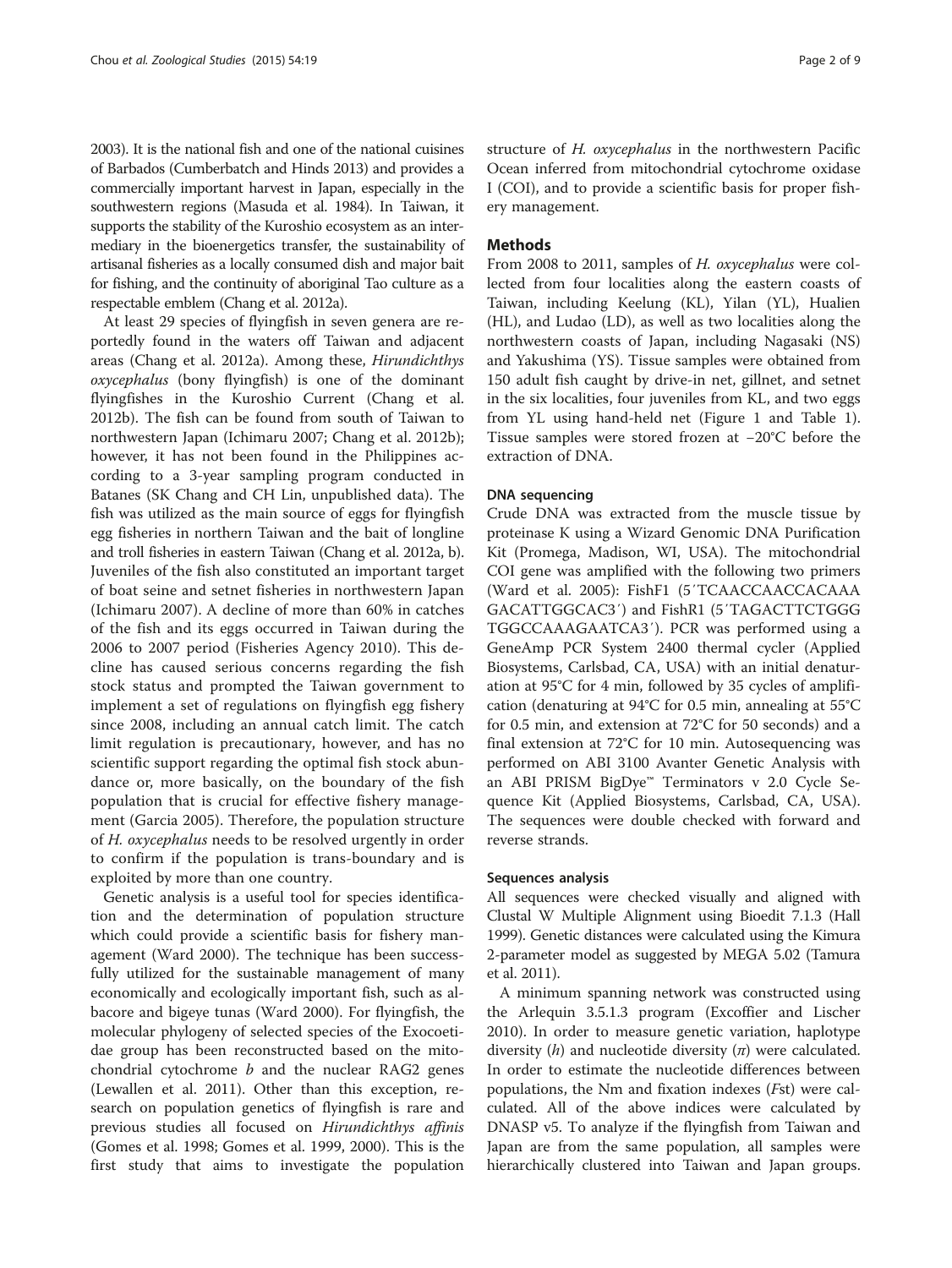

<span id="page-2-0"></span>

Then, a nested analysis of molecular variance (AMOVA) (Excoffier et al. [1992\)](#page-7-0) was performed using Arlequin to estimate population differentiation from the genetic variation of each hierarchical level. Furthermore, neutrality tests, including Tajima's D, a frequency-based test to identify the genes under selection (Tajima [1989\)](#page-8-0), and Fu's Fs (Fu [1997](#page-7-0)), a test sensitive to population demographic expansion, were performed using Arlequin. Mismatch distribution was analyzed to examine the model of sudden population expansion (Harpending [1994](#page-7-0)). Demographic history and the divergence time for the H. oxycephalus COI sequence were further estimated using Bayesian evolutionary analysis sampling trees (BEAST) ver. 1.6.2 (Drummond and Rambaut [2007\)](#page-6-0). Bayesian skyline analysis (which was calculated using BEAST) was used to infer the changes in effective population size

(Ne) across time. The analysis was run with 50 million steps in a Markov chain Monte Carlo (MCMC) simulation under the HKY + I model, relaxed molecular clock model (uncorrelated log-normal), and 1.2% nucleotide substitution rate (Bermingham et al. [1997](#page-6-0)). Other operators were optimized automatically. BEAST under the Yule process model was also used to estimate the time to the most recent common ancestor (TMRCA). The other model parameters were the same with Bayesian skyline analysis. The results were viewed using Tracer v1.5 (Rambaut and Drummond [2003\)](#page-7-0).

Exocoetus volitans was designated as an out-group for tree rooting. In addition to H. oxycephalus, Cypselurus poecilopterus was included in all molecular analyses. An NJ tree was reconstructed with a Kimura 2-parameter model using MEGA 5.02 (Tamura et al. [2011](#page-8-0)). Bayesian

| Code      | Locality  | N   | h    | $\pmb{\pi}$ | Tajima's D | Fu's Fs     | <b>SSD</b> | RI     |
|-----------|-----------|-----|------|-------------|------------|-------------|------------|--------|
| <b>NS</b> | Nagasaki  | 54  | 0.90 | 0.0054      | $-1.5788*$ | $-15.5619*$ | 0.0220     | 0.0450 |
| <b>YS</b> | Yakushima | 8   | 1.00 | 0.0056      | $-1.5649*$ | $-5.0985*$  | 0.0541     | 0.1859 |
| KL        | Keelung   | 41  | 0.87 | 0.0060      | $-1.4178$  | $-14.1934*$ | 0.0058     | 0.0305 |
| YL        | Yilan     | 7   | 1.00 | 0.0063      | $-1.4463$  | $-3.6463*$  | 0.0330     | 0.0192 |
| HL        | Hualien   | 12  | 0.92 | 0.0052      | $-0.7891$  | $-2.3297$   | 0.0075     | 0.0198 |
| LD        | Ludao     | 34  | 0.96 | 0.0055      | $-1.8500*$ | $-22.9093*$ | $0.0474*$  | 0.1837 |
| Group I   |           | 112 | 0.93 | 0.0039      | $-2.3552*$ | $-26.9307*$ | 0.0008     | 0.0434 |
| Group II  |           | 44  | 0.54 | 0.0018      | $-2.4259*$ | $-14.0031*$ | 0.0022     | 0.0624 |
| Total     |           | 156 | 0.93 | 0.0057      | $-2.1052*$ | $-26.0292*$ | 0.0076     | 0.0221 |
|           |           |     |      |             |            |             |            |        |

Table 1 Summary of genetic diversity indices of Hirundichthys oxycephalus samples from the northwestern Pacific **Ocean** 

 $*$ *p* < 0.05.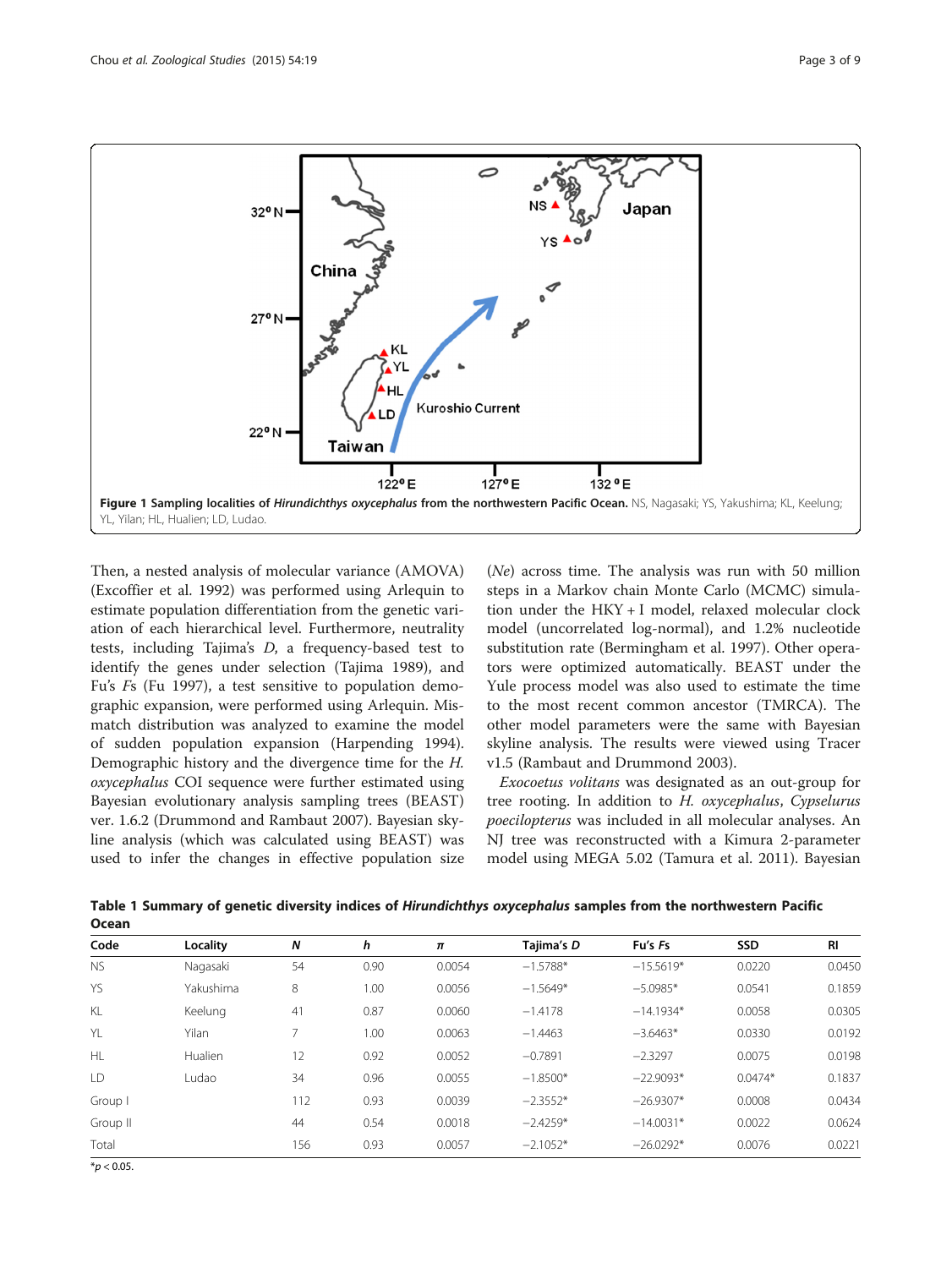<span id="page-3-0"></span>analysis was conducted using MrBayes v3.1.2 (Ronquist et al. [2012\)](#page-7-0) with the  $GTR + I + G$  model as suggested by MrModeltest (Nylander [2004](#page-7-0)) and partitions based on codon position (first, second, and third). All parameters, with the exception of topology and branch length, were allowed to vary independently with sampling for 27 million generations (two concurrent analyses,  $n_{\text{runs}} = 2$ ; three heated chains, *n*chains = 4; chain temperature 0.1; sample frequency 1,000; burn in  $= 7$  million generations). Convergence was checked using the software Tracer v1.5 (Rambaut and Drummond [2003\)](#page-7-0) as well as the SUMP and PLOT commands of MrBayes. Maximum parsimonious analysis was analyzed using TNT (Goloboff et al. [2008\)](#page-7-0) by the heuristic algorithm with zero-length branches permitted. Reliability of NJ and MP trees were examined by bootstrapping with 1,000 replications (Felsenstein [1985\)](#page-7-0) using MEGA 5.02 and TNT, respectively. Bayesian posterior probability was calculated by using the MCMC method with MrBayes v3.1.2.

### Results

A total of 616 bp of mtDNA COI gene were sequenced from the 156 H. oxycephalus tissue samples. There are 62 variable sites, including 28 parsimoniously informative sites and 34 singletons. The mean nucleotide diversity  $(\pi)$  is 0.57%, with values ranging from 0.52% for HL to 0.63% for YL (Table [1\)](#page-2-0). Seventy haplotypes were determined, and the mean haplotype diversity for all samples is 0.93. Two of them were found in almost every locality in Taiwan and Japan. Furthermore, they were shared by 37% of the total individuals; 13 haplotypes were shared by at least two localities and 28% of the total individuals; and the remaining 55 haplotypes were found in only one locality. The frequency is 35% of the total individuals. The overall mean genetic distance of H. oxycephalus is 0.58%. The minimum spanning network of all samples revealed two distinct groups. Group I comprises most samples (71%) collected from all localities, while group II was smaller (29%) and comprised of samples from all localities except YS (Figure 2A).

All 15 Fst values for the six localities were smaller than 0.15; more than half of them (8) were 0, indicating high gene flow of H. oxycephalus in the northwestern Pacific Ocean. The AMOVA results (Table [2\)](#page-4-0) did not show differentiation between Taiwan (HL, KL, LD, and YL) and Japan (NS and YS;  $\Phi$ CT = -0.0306,  $p = 0.1$ ), and the variation was −3.0613%. Most variation was within populations (98.92%) and the  $\Phi$ ST value was 0.0108 ( $p = 0.006$ ).

In addition, the mean Tajima's  $D$  and Fu's  $Fs$  values over all samples and three localities (e.g., NS, YS, and LD) were negative, indicating a deviation from neutrality with population expansion (Table [1\)](#page-2-0). Mismatch distribution analysis of all samples of H. oxycephalus revealed a unimodal shape. The sum of squared deviation (SSD) and Harpending's raggedness index (RI) were not significant (SSD = 0.0076,  $p = 0.349$ ; RI = 0.0221,  $p = 0.514$ ), which indicates that the observed results fit with the growth expansion model (Figure [3\)](#page-4-0). Both group I and group II showed similar results for the mismatch distribution analysis with the whole group of H. oxycephalus (Table [1](#page-2-0)). The Bayesian skyline plot for total  $H$ . oxycephalus revealed Pleistocene demographic expansion,



sharing that haplotype. Different colors stand for different sampling localities (NS, Nagasaki; YS, Yakushima; KL, Keelung; YL, Yilan; HL, Hualien; LD, Ludao). (B) Phylogenetic tree based on neighbor-joining analysis. Topologies of Bayesian and maximum parsimony analyses are similar, but group I is not recovered. Numbers above nodes are support values of neighbor-joining, Bayesian, and maximum parsimony, respectively. Only values over 50 are shown. (Number of individuals of each locality in group I: NS = 36, YS = 8, KL = 25, YL = 6, HL = 9, LD = 29; number of individuals of each locality in group II:  $NS = 18$ ,  $KL = 16$ ,  $YL = 1$ ,  $HL = 3$ ,  $LD = 5$ ).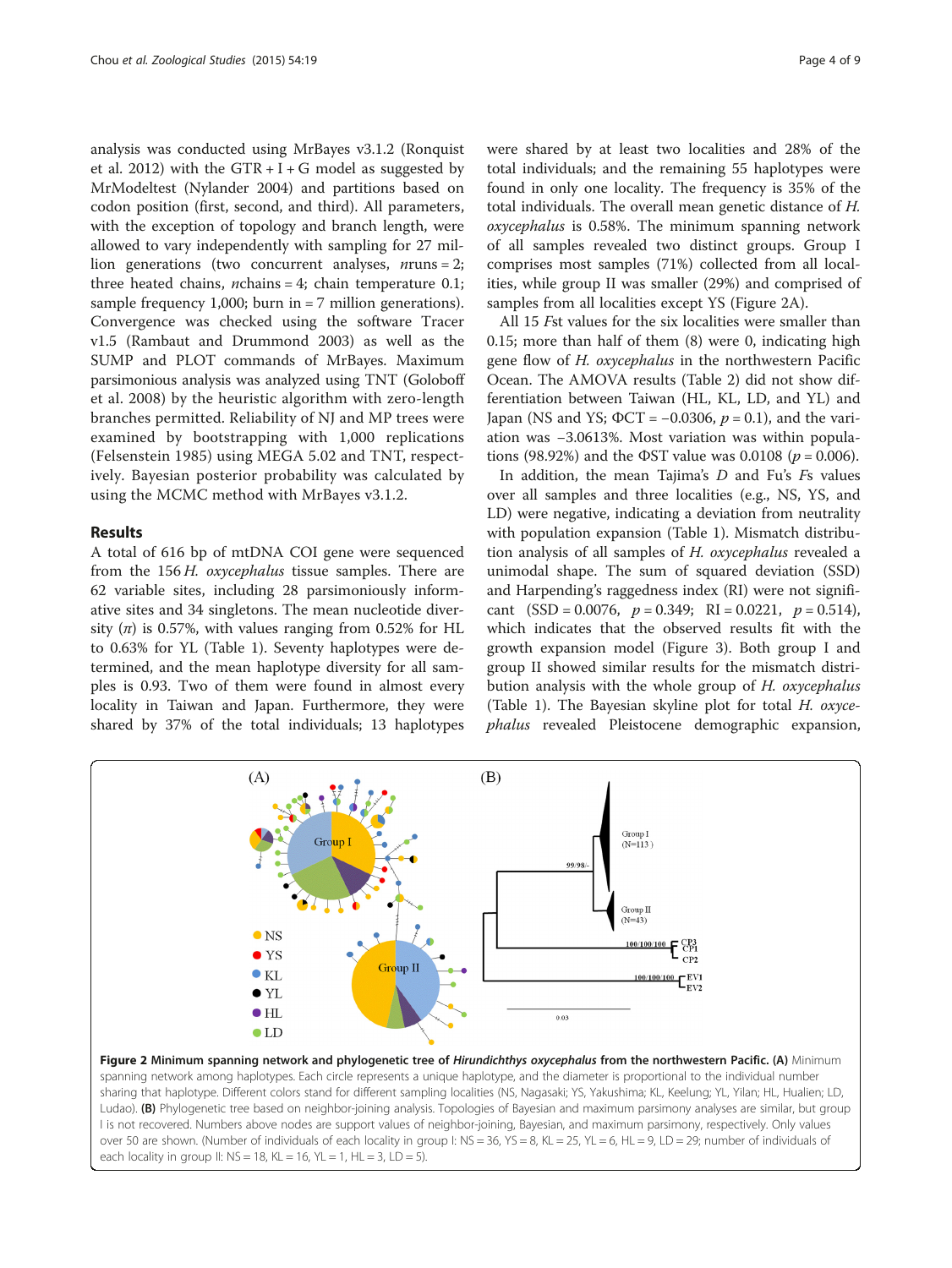<span id="page-4-0"></span>Table 2 Genetic structure of Hirundichthys oxycephalus population based on mtDNA COI gene

| Source of<br>variation                | df  | Sum of  | Variance<br>squares components of variation | Percentage | <b>Fixation</b><br>index. $\Phi$ |
|---------------------------------------|-----|---------|---------------------------------------------|------------|----------------------------------|
| Among groups                          |     | 0.753   | $-0.0535$                                   | $-3.0613$  | $-0.0306$                        |
| Among<br>populations<br>within groups | 4   | 12.387  | 0.0723                                      | 4.1397     | $0.0402*$                        |
| Within<br>populations                 | 151 | 259.206 | 1.7280                                      | 98.9216    | $0.0108*$                        |
| * $p < 0.05$ .                        |     |         |                                             |            |                                  |

which occurred between 40,000 and 140,000 years ago (Figure 4). TMRCA for total H. oxycephalus was 0.531 million years ago (HPD 95% confidence interval was 0.317 to 0.743 million years ago).

The neighbor-joining tree (Figure [2B](#page-3-0)) showed that the haplotypes of H. oxycephalus were divided into two groups with high bootstrap value but low genetic distance (0.9%). Despite varying in abundance, haplotypes from most localities were shared by the two groups, with the exception that those from YS were only present in group I. Bayesian and maximum parsimony trees showed similar topology, but group I was not recovered in these two analyses.

#### **Discussion**

In this study, we used a 616-bp fragment of the mtDNA COI gene to analyze the population genetic structure of H. oxycephalus. The mean haplotype diversity of the six localities was high, but nucleotide diversity was low (Table [1\)](#page-2-0). Marine fish populations can be classified into four categories according to the different combinations of values for nucleotide diversity and haplotype diversity (Grant and Bowen [1998\)](#page-7-0). In H. oxycephalus, the high nucleotide diversity and low haplotype diversity seem to





fit the population of the second category, i.e., with a scenario of population bottleneck followed by a rapid population growth and accumulation of mutations. Negative and significant values of Tajima's D and Fu's Fs tests, as well as the unimodal shape of mismatch distribution and the Bayesian skyline plot (Figure 3; Table [1](#page-2-0)), also support the above classification. During the last glacial maximum (LGM), the sea surface temperature was maximally 3°C cooler than it is today (Stott et al. [2002\)](#page-8-0). The cooler temperature could have further limited the distribution of tropical and subtropical species, such as flyingfish, and thus eventually reducing the population size. The fit to an expansion model might be due to its recent colonization from warm refuge after Pleistocene cooling had occurred (Díaz-Jaimes et al. [2006\)](#page-6-0). A similar episode was also observed among dolphinfish, yellowfin tuna, and whiskered velvet shrimp (Díaz-Jaimes et al. [2006](#page-6-0); Dammannagoda et al. [2008;](#page-6-0) Chu et al. [2012](#page-6-0)).

According to the Bayesian skyline plot for H. oxycephalus, demographic expansion was estimated to occur during the Pleistocene period (Figure 4). Similar observations were noted for some marine fauna, such as mitten crab, mottled spinefoot, and ice goby in the western Pacific, whose Bayesian skyline plots also indicated that the populations had experienced Pleistocene demographic expansion (Xu et al. [2009](#page-8-0); Ravago-Gotanco and Juinio-Meñez [2010](#page-7-0); Kokita and Nohara [2011](#page-7-0)). In addition, the TMRCA estimates for all samples of H. oxycephalus indicated that the expansion occurred approximately in the middle Pleistocene period, which is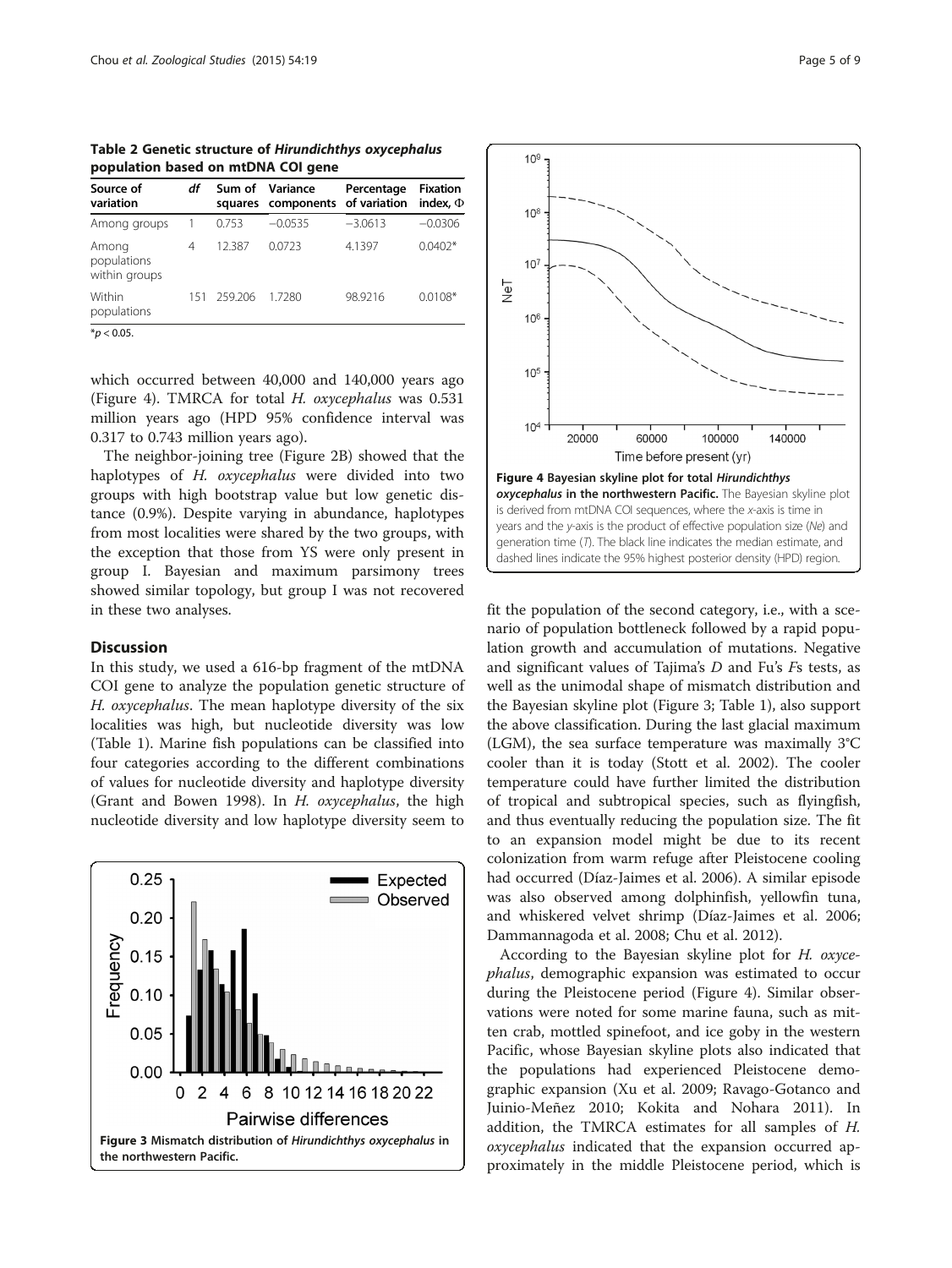much later than the flathead mullet in this region which occurred in the early Pleistocene period or even in the Pliocene period (Shen et al. [2011\)](#page-8-0).

The low genetic differentiation among six localities in the northwestern Pacific Ocean, along with the variation mostly found within populations rather than among them (AMOVA, Table [2](#page-4-0)), implies a high gene flow of  $H$ . oxycephalus among populations. The strong and constant Kuroshio Current might facilitate the gene flow of species distributed within the northwestern Pacific Ocean and result in a weak genetic structure (Hohenlohe [2004](#page-7-0)). This may account for the low genetic differentiation of H. oxycephalus and the other species distributed in the range of the Kuroshio Current, including albacore (Wu et al. [2009](#page-8-0)), Japanese eel (Han et al. [2010\)](#page-7-0), Japanese anchovy (Liu et al. [2006\)](#page-7-0), crocker (Han et al. [2008a,b](#page-7-0)), mackerel (Chiou and Lee [2004](#page-6-0)), mullet (Liu et al. [2007](#page-7-0); Liu et al. [2009](#page-7-0); Shen et al. [2011](#page-8-0)), goby (Iida et al. [2010;](#page-7-0) Ju et al. [2013\)](#page-7-0), and whiskered velvet shrimp (Chu et al. [2012](#page-6-0)).

Historical and ecological factors may influence the demography of marine fishes and result in significant population structure (Riginos and Nachman [2001;](#page-7-0) Yu et al. [2002;](#page-8-0) Lourie and Vincent [2004](#page-7-0); Liu et al. [2007](#page-7-0)). On the contrary, species with high dispersal potential and longer pelagic larval duration, such as bigeye tuna (Chiang et al. [2008](#page-6-0)), albacore (Wu et al. [2009\)](#page-8-0), Atlantic mackerel (Nesbø et al. [2000\)](#page-7-0), and billfish (Graves and McDowell [1995](#page-7-0)), tend to have high level of gene flow and a lack of population genetic structure (Palumbi [1994](#page-7-0), [2003](#page-7-0); Shulman [1998;](#page-8-0) Bohonak [1999;](#page-6-0) Planes et al. [2001](#page-7-0); Purcell et al. [2006](#page-7-0), [2009](#page-7-0)). Despite their distant dispersal and pelagic stage, H. affinis of the central western Atlantic can be divided into three lineages with distinct geographic distribution. Furthermore, its population genetic structure is considered to be associated with spawning behavior (Gomes et al. [1999](#page-7-0)). In the present study, phylogenetic trees and minimum spanning network of H. oxycephalus revealed two distinct clades with minor genetic distance. The subdivision implied that the specimens of H. oxycephalus were composed of two populations. However, the interrelationship of either stock to any sampling locality, the Kuroshio, or other minor currents was not detected. Similar results have also been observed in other marine fishes in the northwestern Pacific (Chiou and Lee [2004;](#page-6-0) Liu et al. [2007](#page-7-0); Han et al. [2008a,b](#page-7-0); Liu et al. [2009](#page-7-0); Wu et al. [2009](#page-8-0); Han et al. [2010;](#page-7-0) Iida et al. [2010;](#page-7-0) Shen et al. [2011](#page-8-0); Chu et al. [2012](#page-6-0); Ju et al. [2013\)](#page-7-0), in which major ocean current patterns are not good predictors of gene flow. On the other hand, historical factors such as Pleistocene glaciations might account for the genetic pattern of H. oxycephalus. Further study that includes more comprehensive samplings throughout its distribution range would facilitate classification of the genetic pattern.

There are two major definitions for a biological population: the ecological definition that reflects mainly the co-occurrence and demographic interaction of individuals in time and space, and the evolutionary definition that is based on genetic structure due to reproductive interactions among individuals (Waples and Gaggiotti [2006](#page-8-0); Reiss et al. [2009](#page-7-0)). If a significant and reproducible genetic differentiation can be detected, the populations could be considered as separate evolutionarily defined populations with demographical independence (Bentzen [1998](#page-6-0)). Accordingly, the present study suggested that genetically speaking, there were two populations of  $H$ . oxycephalus that existed in the studied region; however, the genetic differentiation was not 'significant' enough according to the results of the genetic analysis (Figure [2](#page-3-0)B).

On the other hand, the present study showed that the haplotypes from most localities were shared by the two groups with the exception of those from YS, which were only present in group I (Figure [2\)](#page-3-0). There were only eight specimens available from YS for the present study, and the limited sample size might have inevitably introduced some uncertainties to the results of the analysis. YL, a locality with only seven specimens, also showed similar pattern, i.e., all haplotypes except one were placed in group I (Figure [2](#page-3-0)). Therefore, if temporarily ignoring samples with possible sampling bias, the results tended to suggest that the H. oxycephalus from eastern Taiwan and from western Japan was a single population. A separate 3-year study on the spatio-temporal distributions of fish density, body length, and gonadosomatic index (GSI) data of the fish from the same region also suggested one population in the region with two possible migration routes (SK Chang, CH Lin, S Jan, T Ichimaru, and CE Chou, unpublished data). These observations suggested that H. oxycephalus from the northwestern Pacific Ocean belonged to one ecologically defined population.

Fish populations are the fundamental biological unit. Ignoring the congruence of spatial scales between the population structure of fish species and management units can result in reduced productivity and local reduction of population (Kenchington et al. [2003;](#page-7-0) Waples and Gaggiotti [2006](#page-8-0); Worm et al. [2006\)](#page-8-0). Currently, the only known spawning ground of H. oxycephalus is north of Taiwan (Chang et al. [2012b](#page-6-0)). The spawning activities of the fish take place from May to July, which is the major spawning season based on the back-calculation performed in a daily growth increments study (Chang et al. [2012a\)](#page-6-0). A reproductive biology study on H. oxycephalus suggested that the fish was a batch spawner with asynchronous oocyte development patterns (CH Lin, YT Tsuei, and SK Chang, unpublished data). Based on the assumption of one ecological population, there might be another unknown distinct spawning ground for the same population during the second spawning season in winter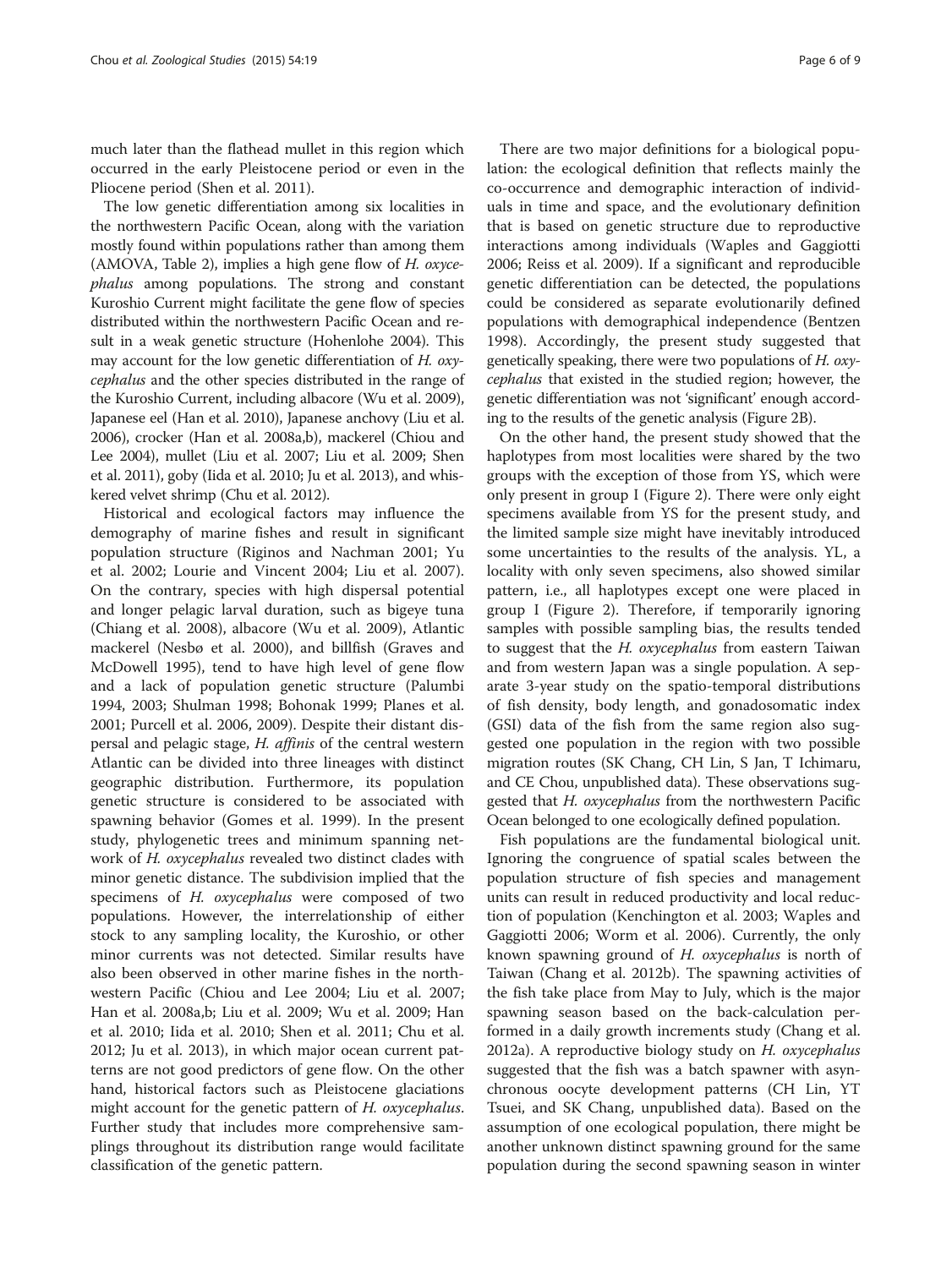<span id="page-6-0"></span>time. Currently, there are no implemented management measures on this species in Japan, and the measures implemented by Taiwan are only for flyingfish egg fishery in eastern Taiwan. Although the hypothesis of either one or two populations has not been confirmed, it is evident that the current management scheme covering only the eastern waters of Taiwan mismatches with the spatial structure of the biological population. To properly and effectively manage the resource of H. oxycephalus, negotiations and joint efforts between the Taiwanese and Japanese governments are needed.

# Conclusions

Study of population structures is a significant step toward realizing the goal of management of fishery and conservation of the fish resources in their natural population (Abdul-Muneer 2014). This approach has been previously applied to H. affinis in the central western Atlantic (Gomes et al. [1999](#page-7-0)). To our knowledge, this is the first study to investigate the population genetics of flyingfish in the northwestern Pacific Ocean, particularly with a focus on an economically valuable species, H. oxycephalus, distributed among East Asian countries (Shao [2009](#page-7-0)). Neutrality tests and mismatch distribution analysis based on the fragment of the mtDNA COI gene of H. oxycephalus collected from the northwestern Pacific Ocean suggested that H. oxycephalus was undergoing population expansion, probably due to recent colonization from warm refuge after Pleistocene cooling (Díaz-Jaimes et al. 2006). AMOVA showed that most variation was within populations, implying that high gene flow of H. oxycephalus occurred among populations, which was probably facilitated by the Kuroshio Current. Phylogenetic analyses and minimum spanning network showed that the fish were genetically divided into two groups. However, the genetic divergence between the two groups was low, and the separation was not geologically evident. On the other hand, based on the genetic data of the present study, which is supported by an independent ecological study (SK Chang, CH Lin, S Jan, T Ichimaru, and CE Chou, unpublished data), H. oxycephalus from eastern Taiwan and from northwestern Japan might be considered as one population. Effective fishery management of H. oxycephalus requires joint efforts from countries within its population boundary in order to maintain sustainable exploitation.

#### Competing interests

The authors declare that they have no competing interests.

#### Authors' contributions

CEC conducted the analyses and prepared the draft. TYL provided the technical text and discussion and made contributions equal to those of CEC. HWC commented on and edited the draft. SKC provided the idea for the study and text on fisheries, management and conclusions and edited the

manuscript. SKC is also the primary corresponding author of this manuscript. All authors read and approved the final manuscript.

#### Acknowledgements

The authors are thankful for the special efforts from Mr. Chung-Hui Lin in fish sampling and Mr. Tsung-Wei Lin in molecular analysis. Constructive comments from Dr. Tzong-Der Tzeng of the Shu-Te University on the early work and from the two anonymous reviewers on the manuscript are much appreciated. This study was financially supported by the Ministry of Science and Technology (NSC99-2611-M-110-017, NSC100-2611-M-110-016, and NSC101-2611-M-110- 013) and partially by the Asia-Pacific Ocean Research Centre, National Sun Yat-sen University.

#### Author details

<sup>1</sup>Department of Biological Sciences, National Sun Yat-sen University, 70 Lien-hai Road, Kaohsiung 804, Taiwan. <sup>2</sup> Department of Oceanography, National Sun Yat-sen University, 70, Lien-hai Road, Kaohsiung 804, Taiwan. <sup>3</sup>Institute of Marine Affairs, National Sun Yat-sen University, 70, Lien-hai Road Kaohsiung 804, Taiwan.

#### Received: 16 May 2014 Accepted: 10 December 2014 Published online: 16 January 2015

#### References

- Abdul-Muneer PM (2014) Application of microsatellite markers in conservation genetics and fisheries management: recent advances in population structure analysis and conservation strategies. Genet Res Int 2014:11, doi:10.1155/2014/ 691759
- Bentzen P (1998) Seeking evidence of local stock structure using molecular genetic methods. In: Herbing IH, Kornfield I, Tupper M, Wilson J (eds) The implications of localized fisheries stocks. Regional Agricultural Engineering Service, New York, pp 20–30
- Bermingham E, McCafferty SS, Martin PP (1997) Fish biogeography and molecular clocks: perspectives from the Panamian Isthmus. In: Stepien CA (ed) Kocher TD. Molecular Systematics of Fishes, San Diego, pp 113–228
- Bohonak AJ (1999) Dispersal, gene flow, and population structure. Q Rev Biol 74(1):21–45
- Chang CW, Lin CH, Chen YS, Chen MH, Chang SK (2012a) Age validation, growth estimation and cohort dynamics of the bony flying fish Hirundichthys oxycephalus off eastern Taiwan. Aquat Biol 15(3):251–260, doi:10.3354/ ab00425
- Chang SK, Chang CW, Ame E (2012b) Species composition and distribution of the dominant flyingfishes (Exocoetidae) associated with the Kuroshio Current, South China Sea. Raffles Bull Zool 60(2):539–550
- Chiang HC, Hsu CC, Wu GCC, Chang SK, Yang HY (2008) Population structure of bigeye tuna (Thunnus obesus) in the Indian Ocean inferred from mitochondrial DNA. Fish Res 90(1–3):305–312, doi:10.1016/j.fishres.2007.11.006
- Chiou WD, Lee LK (2004) Migration of kawakawa Euthynnus affinis in the waters near Taiwan. Fish Sci 70(5):746–757, doi:10.1111/j.1444-2906.2004.00867.x
- Chu TJ, Wang D, Huang HL, Lin FJ, Tzeng TD (2012) Population structure and historical demography of the whiskered velvet shrimp (Metapenaeopsis barbata) off China and Taiwan inferred from the mitochondrial control region. Zool Stud 51(1):99–107
- Cumberbatch JA, Hinds CJ (2013) Barbadian bio-cultural heritage: an analysis of the flying fish. Int J Intangible Heritage 8:118–134
- Dammannagoda ST, Hurwood DA, Mather PB (2008) Evidence for fine geographical scale heterogeneity in gene frequencies in yellowfin tuna (Thunnus albacares) from the north Indian Ocean around Sri Lanka. Fish Res 90(1–3):147–157,<http://dx.doi.org/10.1016/j.fishres.2007.10.006>
- Davenport J (1994) How and why do flying fish fly? Rev Fish Biol Fish 4(2):184–214, doi:10.1007/BF00044128
- Díaz-Jaimes P, Uribe-Alcocer M, Ortega-García S, Durand JD (2006) Spatial and temporal mitochondrial DNA genetic homogeneity of dolphinfish populations (Coryphaena hippurus) in the eastern central Pacific. Fish Res 80(2–3):333–338, doi:10.1016/j.fishres.2006.04.015
- Drummond AJ, Rambaut A (2007) BEAST: Bayesian evolutionary analysis by sampling trees. BMC Evol Biol 7:214, doi:10.1186/1471-2148-7-214
- Excoffier L, Lischer HEL (2010) Arlequin suite ver 3.5: a new series of programs to perform population genetics analyses under Linux and Windows. Mol Ecol Resour 10(3):564–567, doi:10.1111/j.1755-0998.2010.02847.x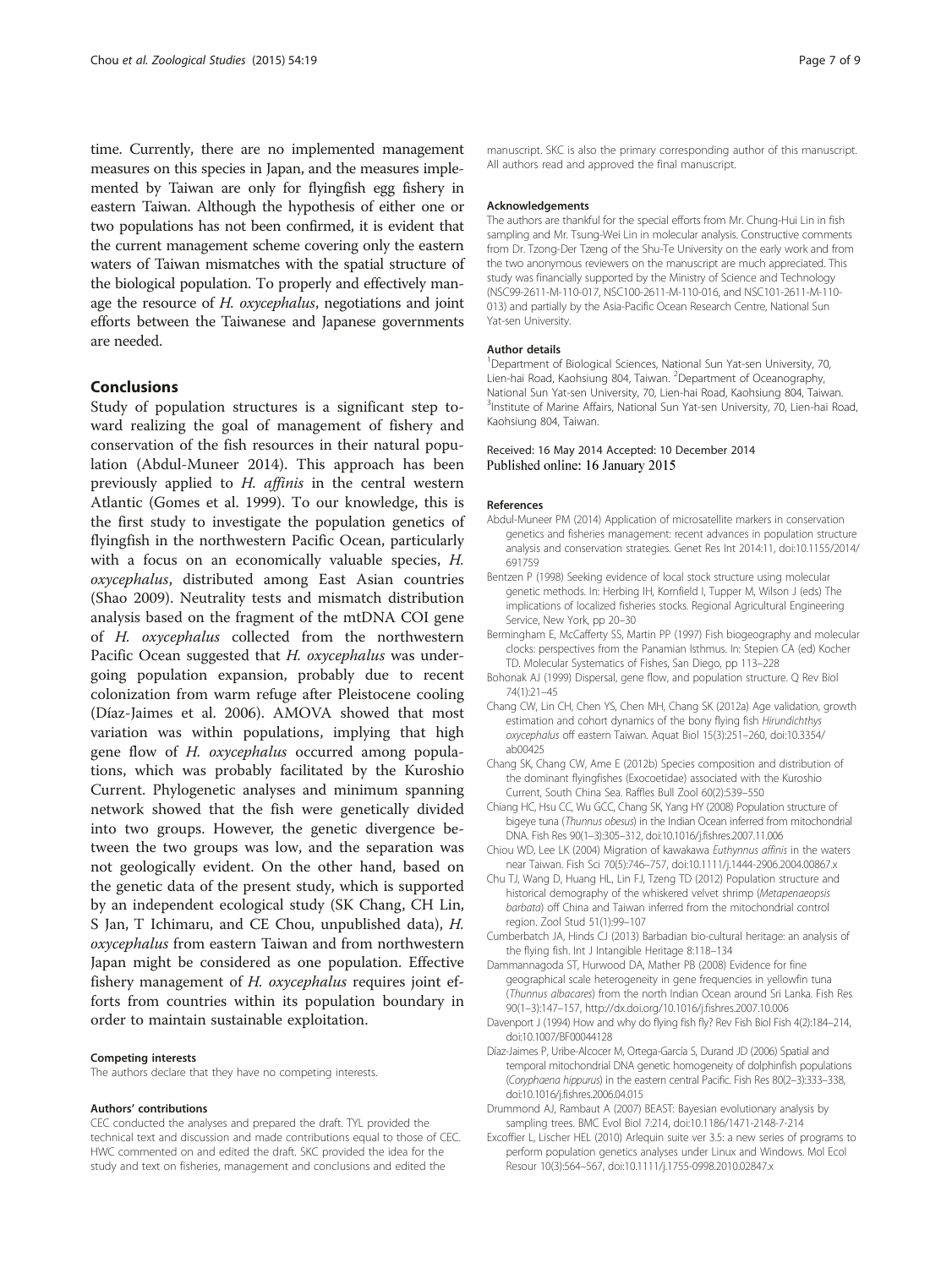<span id="page-7-0"></span>Felsenstein J (1985) Confidence limits on phylogenies: an approach using the bootstrap. Evolution 39:783–791, doi:10.2307/2408678

Fisheries Agency (2010) Fisheries statistical yearbook - Taiwan, Kinmen and Matsu Area, 2009. Fisheries Agency, Council of Agriculture, Taipei

Fu YX (1997) Statistical tests of neutrality of mutations against population growth, hitchhiking and background selection. Genetics 147(2):915–925

Garcia SM (2005) Fisheries and aquaculture topics. Defining fishery stocks. Topics Fact Sheets. FAO Fisheries and Aquaculture Department [online]. [http://www.fao.org/fishery/topic/14787/en.](http://www.fao.org/fishery/topic/14787/en) Accessed 23 April 2014

Goloboff PA, Farris JS, Nixon KC (2008) TNT, a free program for phylogenetic analysis. Cladistics 24(5):774–786, doi:10.1111/j.1096-0031.2008.00217.x

Gomes C, Dales RBG, Oxenford HA (1998) The application of RAPD markers in stock discrimination of the four-wing flyingfish, Hirundichthys affinis in the central western Atlantic. Mol Ecol 7(8):1029–1039, doi:10.1046/j.1365-294x.1998.00427.x

Gomes C, Oxenford HA, Dales RBG (1999) Mitochondrial DNA D-loop variation and implications for stock structure of the four-wing flyingfish, Hirundichthys affinis, in the central western Atlantic. Bull Mar Sci 64(3):485–500

Gomes C, Oxenford HA, Dales RBG (2000) Restriction site mapping of the mitochondrial DNA of the four-wing flyingfish, Hirundichthys affinis. Mitochondr DNA 11(3):277–280, doi:10.3109/10425170009033243

Grant W, Bowen B (1998) Shallow population histories in deep evolutionary lineages of marine fishes: insights from sardines and anchovies and lessons for conservation. J Hered 89(5):415–426, doi:10.1093/jhered/89.5.415

Graves JE, McDowell JR (1995) Inter-ocean genetic divergence of istiophorid billfishes. Mar Biol 122(2):193–203, doi:10.1007/BF00348932

Hall TA (1999) BioEdit: a user-friendly biological sequence alignment editor and analysis program for Windows 95/98/NT. Nucleic Acids Symp Ser 41:95–98, doi:citeulike-article-id:691774

Han ZQ, Gao TX, Yanagimoto T, Sakurai Y (2008a) Deep phylogeographic break among white croaker Pennahia argentata (Sciaenidae, Perciformes) populations in North-western Pacific. Fish Sci 74(4):770–780, doi:10.1111/ j.1444-2906.2008.01588.x

- Han ZQ, Gao TX, Yanagimoto T, Sakurai Y (2008b) Genetic population structure of Nibea albiflora in Yellow Sea and East China Sea. Fish Sci 74(3):544–552, doi:10.1111/j.1444-2906.2008.01557.x
- Han YS, Hung CL, Liao YF, Tzeng WN (2010) Population genetic structure of the Japanese eel Anguilla japonica: panmixia at spatial and temporal scales. Mar Ecol Prog Ser 401:221–232, doi:10.3354/meps08422

Harpending HC (1994) Signature of ancient population growth in a lowresolution mitochondrial DNA mismatch distribution. Hum Biol 66(4):591–600

Hohenlohe PA (2004) Limits to gene flow in marine animals with planktonic larvae: models of Littorina species around Point Conception, California. Biol J Linn Soc 82(2):169–187, doi:10.1111/j.1095-8312.2004.00318.x

Ichimaru T (2007) The life cycle of three species of flyingfish in the north waters of Kyusyu and the recruitment of young flyingfish to the fishing ground. Bull Nagasaki Prefectural Inst Fisheries 33:7–110

Iida M, Zenimoto K, Watanabe S, Kimura S, Tsukamoto K (2010) Larval transport of the amphidromous goby Sicyopterus japonicus by the Kuroshio Current. Coast Mar Sci 34:42–46

Ju YM, Hsu CH, Fang LS, Lin HD, Wu JH, Han CC, Chen IS, Chiang TY (2013) Population structure and demographic history of Sicyopterus japonicus (Perciformes; Gobiidae) in Taiwan inferred from mitochondrial control region sequences. Genet Mol Res 12:4046–4059, doi:10.4238/2013

Kenchington E, Heino M, Nielsen EE (2003) Managing marine genetic diversity: time for action? ICES J Mar Sci: J Conseil 60(6):1172–1176, doi:10.1016/s1054-3139(03) 00136-x

Kokita T, Nohara K (2011) Phylogeography and historical demography of the anadromous fish Leucopsarion petersii in relation to geological history and oceanography around the Japanese Archipelago. Mol Ecol 20:143–164, doi:10.1111/j.1365-294X.2010.04920.x

Kutschera U (2005) Predator-driven macroevolution in flyingfishes inferred from behavioural studies: historical controversies and a hypothesis. Ann Hist Phil Biol 10:59–77

Lewallen EA, Pitman RL, Kjartanson SL, Lovejoy NR (2011) Molecular systematics of flyingfishes (Teleostei: Exocoetidae): evolution in the epipelagic zone. Biol J Linn Soc 102(1):161–174, doi:10.1111/j.1095-8312.2010.01550.x

Liu JX, Gao TX, Zhuang ZM, Jin XS, Yokogawa K, Zhang YP (2006) Late Pleistocene divergence and subsequent population expansion of two closely

related fish species, Japanese anchovy (Engraulis japonicus) and Australian anchovy (Engraulis australis). Mol Phylogenet Evol 40(3):712–723, doi:10.1016/ j.ympev.2006.04.019

Liu JX, Gao TX, Wu SF, Zhang YP (2007) Pleistocene isolation in the Northwestern Pacific marginal seas and limited dispersal in a marine fish, Chelon haematocheilus (Temminck & Schlegel, 1845). Mol Ecol 16(2):275–288, doi:10.1111/j.1365-294X.2006.03140.x

Liu JY, Brown CL, Yang TB (2009) Population genetic structure and historical demography of grey mullet, Mugil cephalus, along the coast of China, inferred by analysis of the mitochondrial control region. Biochem Syst Ecol 37(5):556–566,<http://dx.doi.org/10.1016/j.bse.2009.09.002>

Lourie SA, Vincent ACJ (2004) A marine fish follows Wallace's Line: the phylogeography of the three-spot seahorse (Hippocampus trimaculatus, Syngnathidae, Teleostei) in Southeast Asia. J Biogeogr 31(12):1975–1985, doi:10.1111/j.1365-2699.2004.01153.x

Masuda H, Amaoka K, Araga C, Uyeno T, Yoshino T (1984) The fishes of the Japanese archipelago. Tokai University Press, Tokyo

Nelson JS (2006) Fishes of the world, 4th edn. John Wiley & Sons, Inc., New York Nesbø CL, Rueness EK, Iversen SA, Skagen DW, Jakobsen KS (2000)

Phylogeography and population history of Atlantic mackerel (Scomber scombrus L.): a genealogical approach reveals genetic structuring among the eastern Atlantic stocks. Proc R Soc Biol Sci Ser B 267(1440):281–292

Nylander JAA (2004) MrModeltest v2. Program distributed by the author. Evolutionary Biology Centre, Uppsala University. doi:citeulike-articleid:7578084

Oxenford HA, Hunte W (1999) Feeding habits of the dolphinfish (Coryphaena hippurus) in the eastern Caribbean. Sci Mar 63:303–315, doi:10.3989/ scimar.1999.63n3-4317

Palumbi SR (1994) Genetic divergence, reproductive isolation, and marine speciation. Annu Rev Ecol Syst 25(1):547–572, doi:10.1146/annurev.es.25.110194.002555

Palumbi SR (2003) Population genetics, demographic connectivity, and the design of marine reserves. Ecol Appl 13(sp1):146–158, doi:10.1890/1051-0761 (2003)013[0146:PGDCAT]2.0.CO;2

Planes S, Doherty PJ, Bernardi G (2001) Strong genetic divergence among populations of a marine fish with limited dispersal, Acanthochromis polyacanthus, within the Great Barrier Reef and the Coral Sea. Evolution 55(11):2263–2273, doi:10.1111/j.0014-3820.2001.tb00741.x

Potts AC, Thomas AD, Nichols E (2003) An economic and social assessment of the flying fish (pelagic) fishery of Tobago, Trinidad and Toba. Proc Gulf Caribb Fish Inst 54:635–649

Purcell JFH, Cowen RK, Hughes CR, Williams DA (2006) Weak genetic structure indicates strong dispersal limits: a tale of two coral reef fish. Proc R Soc Biol Sci Ser B 273(1593):1483–1490, doi:10.1098/rspb.2006.3470

Purcell JFH, Cowen RK, Hughes CR, Williams DA (2009) Population structure in a common Caribbean coral-reef fish: implications for larval dispersal and early lifehistory traits. J Fish Biol 74(2):403–417, doi:10.1111/j.1095-8649.2008.02078.x

Rambaut A, Drummond A (2003) Tracer: a program for analysing results from Bayesian MCMC programs such as BEAST & MrBayes. [http://tree.bio.ed.ac.uk/](http://tree.bio.ed.ac.uk/software/tracer) [software/tracer](http://tree.bio.ed.ac.uk/software/tracer). Accessed 18 April 2013

Ravago-Gotanco RG, Juinio-Meñez MA (2010) Phylogeography of the mottled spinefoot Siganus fuscescens: Pleistocene divergence and limited genetic connectivity across the Philippine archipelago. Mol Ecol 19:4520–4534, doi:10.1111/j.1365-294X.2010.04803.x

Reiss H, Hoarau G, Dickey-Collas M, Wolff WJ (2009) Genetic population structure of marine fish: mismatch between biological and fisheries management units. Fish Fisheries 10(4):361–395, doi:10.1111/j.1467-2979.2008.00324.x

Rennie J (2002) Review of the social and economic status of the flyingfish fishery in Grenada. In: FAO/WECAFC (ed) Report on the second meeting of the WECAFC Ad Hoc Flyingfish Working Group of the Eastern Caribbean. Bridgetown, Barbados, 8–12 January 2001. FAO Fisheries Report No. 670, 156 pp., FAO, Rome, pp 103–157

Riginos C, Nachman MW (2001) Population subdivision in marine environments: the contributions of biogeography, geographical distance and discontinuous habitat to genetic differentiation in a blennioid fish, Axoclinus nigricaudus. Mol Ecol 10(6):1439–1453, doi:10.1046/j.1365-294X.2001.01294.x

Ronquist F, Teslenko M, van der Mark P, Ayres DL, Darling A, Höhna S, Larget B, Liu L, Suchard MA, Huelsenbeck JP (2012) MrBayes 3.2: efficient Bayesian phylogenetic inference and model choice across a large model space. Syst Biol 61:539–542, doi:10.1093/sysbio/sys029

Shao KT (2009) Taiwan fish database (web electronic publication). [http://fishdb.](http://fishdb.sinica.edu.tw) [sinica.edu.tw. http://fishdb.sinica.edu.tw](http://fishdb.sinica.edu.tw). Accessed 10 Dec 2013